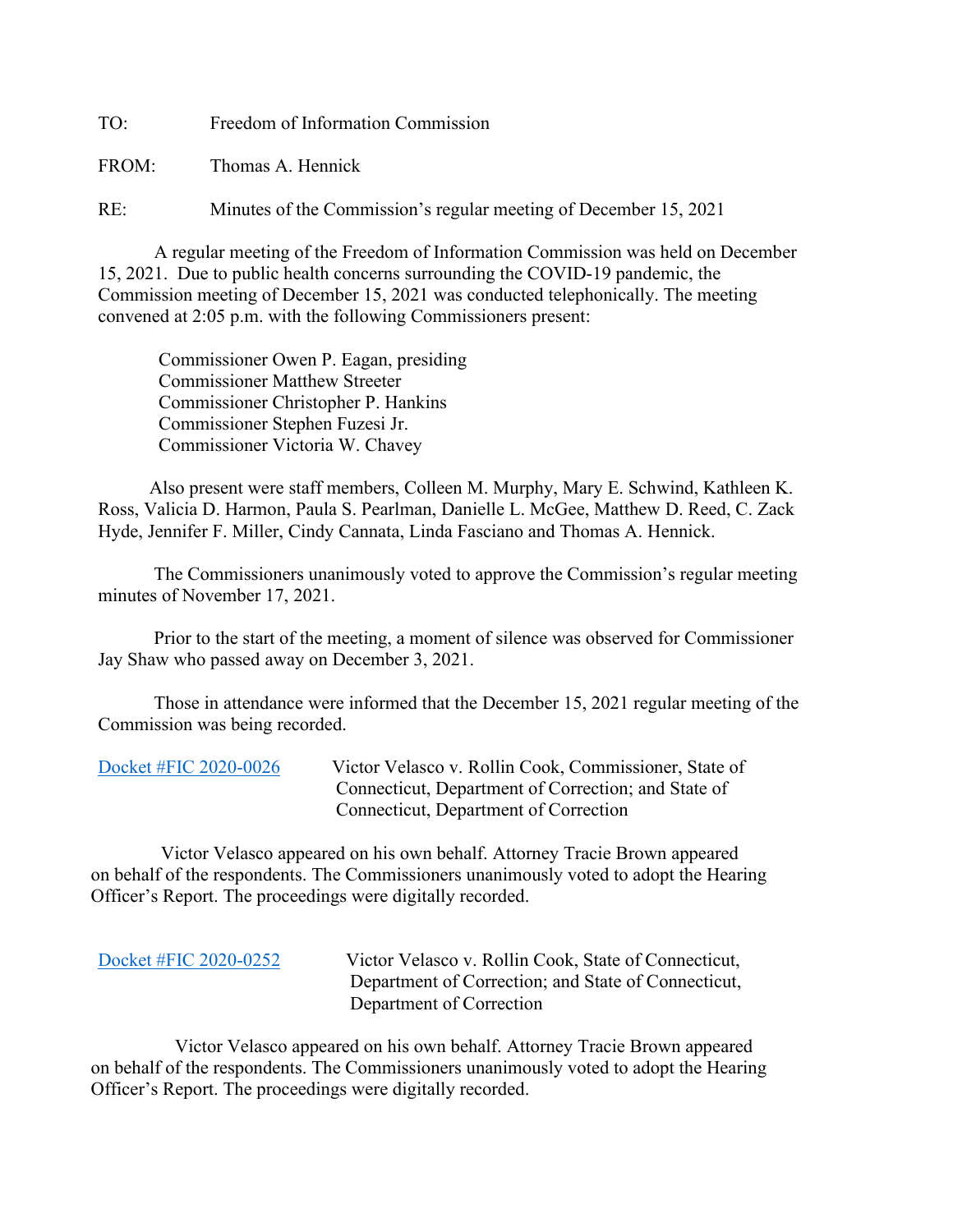Minutes, Regular Meeting, December 15, 2021 Page 2

[Docket #FIC 2020-0278](https://portal.ct.gov/-/media/FOI/FinalDecisions/2021/Dec15/2020-0278.pdf) Victor Velasco v. Commissioner, State of Connecticut, Department of Correction; and State of Connecticut, Department of Correction

 Victor Velasco appeared on his own behalf. Attorney Tracie Brown appeared on behalf of the respondents. The Commissioners unanimously voted to adopt the Hearing Officer's Report. The proceedings were digitally recorded.

| Docket #FIC 2020-0239 | Jose Perez v. Rollin Cook, Commissioner, State of   |
|-----------------------|-----------------------------------------------------|
|                       | Connecticut, Department of Correction; and State of |
|                       | Connecticut, Department of Correction               |

 The Commissioners unanimously voted to adopt the Hearing Officer's Report. The proceedings were digitally recorded.

[Docket #FIC 2020-0433](https://portal.ct.gov/-/media/FOI/FinalDecisions/2021/Dec15/2020-0433.pdf) Terrance Stevenson v. Chief, Police Department, City of New Haven; Police Department, City of New Haven; and City of New Haven

 The Commissioners unanimously voted to adopt the Hearing Officer's Report. The proceedings were digitally recorded.

| Docket #FIC 2019-0748 |
|-----------------------|
|-----------------------|

Christopher Peak and New Haven Independent v. Superintendent, New Haven Public Schools; and New Haven Public Schools

State Marshal,

 Christopher Peak appeared on his own behalf. Attorney Elias Alexiades appeared on behalf of the respondents. The Commissioners unanimously voted to amend the Hearing Officer's Report. \* The Commissioners unanimously voted to remand the matter to the Hearing Officer. The proceedings were digitally recorded.

| Docket #FIC 2020-0134 | Katherine Camara and Rose Soboleski v.<br>Mark A. Raimo |
|-----------------------|---------------------------------------------------------|
|                       |                                                         |

 Katherine Camara and Rose Soboleski appeared on their own behalf. The Commissioners voted, 4-0 to adopt the Hearing Officer's Report. Chairman Eagan recused himself from the matter. The proceedings were digitally recorded.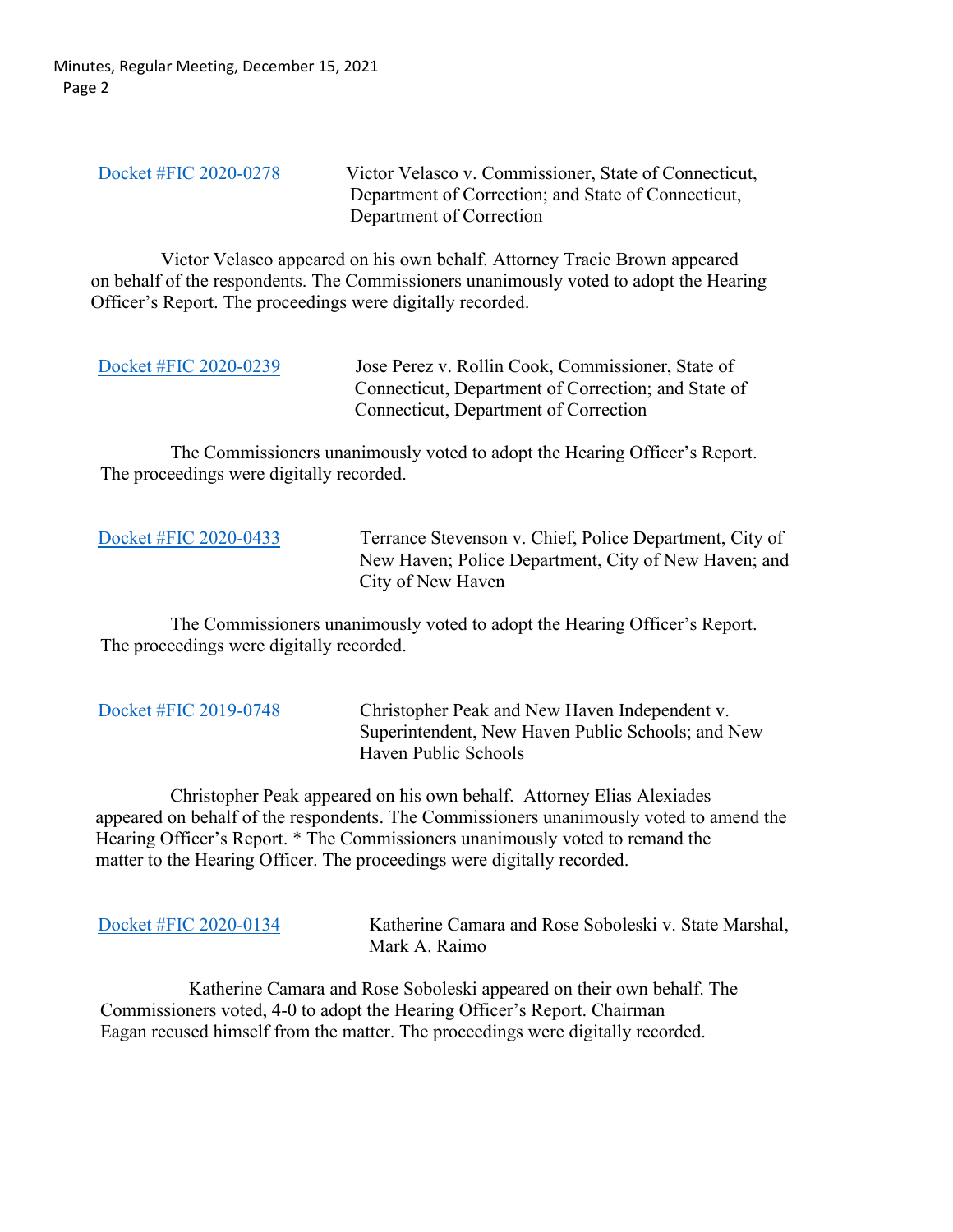Minutes, Regular Meeting, December 15, 2021 Page 3

[Docket #FIC 2020-0487](https://portal.ct.gov/-/media/FOI/FinalDecisions/2021/Dec15/2020-0487.pdf) Katherine Camara v. State Marshal, Mark A. Raimo

 The Commissioners voted, 4-0 to adopt the Hearing Officer's Report. Chairman Eagan recused himself from the matter. The proceedings were digitally recorded.

[Docket #FIC 2020-0371](https://portal.ct.gov/-/media/FOI/FinalDecisions/2021/Dec15/2020-0371.pdf) Mark Lee v. Building Official, Office of Building Inspection and Enforcement, City of New Haven; Office of Building Inspection and Enforcement, City of New Haven; and City of New Haven

 Mark Lee appeared on his own behalf. Attorney Elias Alexiades appeared on behalf of the respondents. The Commissioners unanimously voted to remand the matter to the Hearing Officer. The proceedings were digitally recorded.

[Docket #FIC 2020-0595](https://portal.ct.gov/-/media/FOI/FinalDecisions/2021/Dec15/2020-0595.pdf) Ramona Sarnataro v. City of Waterbury

 The Commissioners unanimously voted to adopt the Hearing Officer's Report. The proceedings were digitally recorded.

[Docket #FIC 2020-0649](https://portal.ct.gov/-/media/FOI/FinalDecisions/2021/Dec15/2020-0649.pdf) Jeffery Moore v. Hal Smith, Chief Executive Officer, State of Connecticut, Department of Mental Health and Addiction Services, Whiting Forensic Hospital; and State of Connecticut, Department of Mental Health and Addiction Services, Whiting Forensic Hospital

 The Commissioners unanimously voted to adopt the Hearing Officer's Report. The proceedings were digitally recorded.

[Docket #FIC 2021-0008](https://portal.ct.gov/-/media/FOI/FinalDecisions/2021/Dec15/2021-0008.pdf) Michael Bracken v. Acting Commissioner, Deidre Gifford, State of Connecticut, Department of Public Health; and State of Connecticut, Department of Public Health

 The Commissioners unanimously voted to adopt the Hearing Officer's Report. The proceedings were digitally recorded.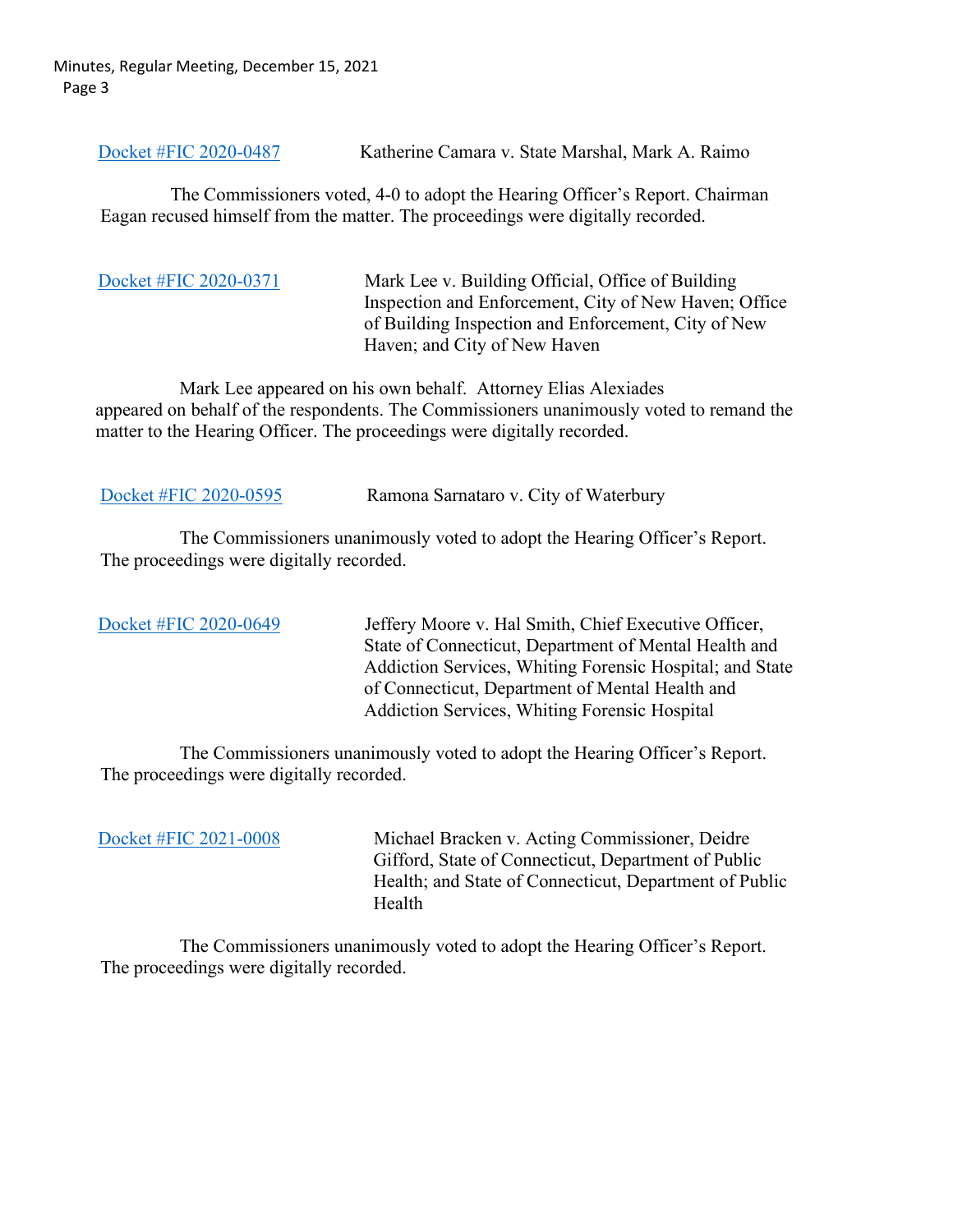Minutes, Regular Meeting, December 15, 2021 Page 4

> Colleen M. Murphy, Danielle L. McGee and Matthew D. Reed reported on pending appeals.

 Colleen M. Murphy reported that discussions about resuming in person hearings and meetings had been held and that the target was now June of 2022. Colleen M. Murphy also reported that staff was prepared to launch the use of new software that will allow two FOI hearings to be conducted simultanously and, ultimately, help the Commission reduce its backlog.

 Colleen M. Murphy and Chairman Owen Eagan both offered praise for the late [Commissioner Jay Shaw](https://www.legacy.com/us/obituaries/stamfordadvocate/name/jay-shaw-obituary?id=31754425) and offered condolences to his family on his passing. Executive Director Murphy thanked Commissioner Shaw for his service and called him a man of "humor and honor." Chairman Eagan also thanked him for his service and called him a "kind and generous" man.

 Commissioner Stephen Fuzesi praised the [legislative and litigation report](https://portal.ct.gov/-/media/FOI/Cogel/2021-COGEL-Report.pdf) prepared by Attorneys Paula S. Pearlman and Danielle L. McGee for the annual conference held by the international Council of Governmental Ethics Laws. He urged the Commission to place it prominently on its website and circulate it widely.

The meeting was adjourned at 4:03 p.m.

 $\mathcal{L}_\text{max}$  and  $\mathcal{L}_\text{max}$  are the set of the set of the set of the set of the set of the set of the set of the set of the set of the set of the set of the set of the set of the set of the set of the set of the set o Thomas A. Hennick MINREGmeeting 12152021/tah/12162021